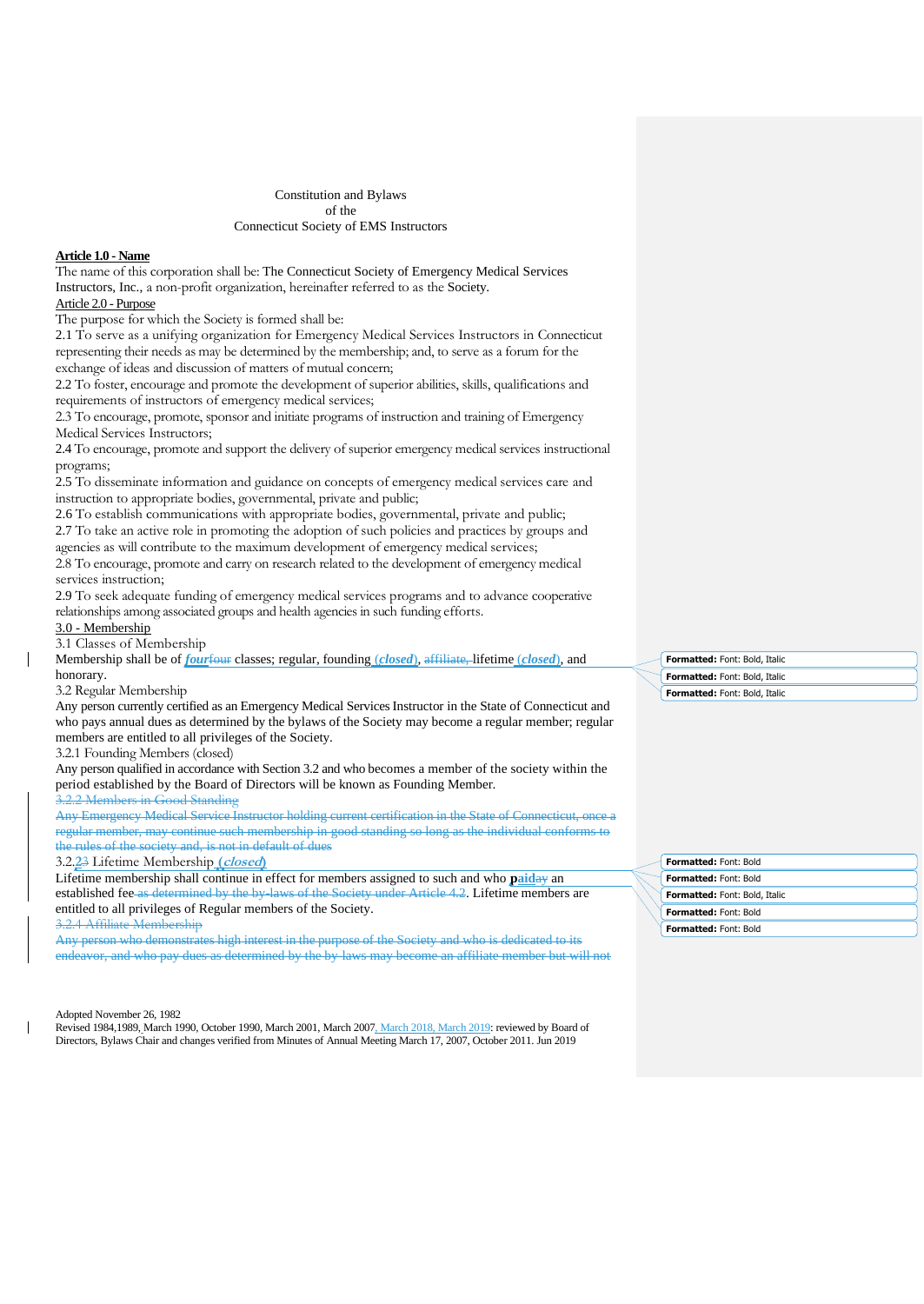be entitled to make motions, vote, or hold elective office.

Honorary members shall be persons of distinction who may be elected to honorary membership by the Board of Directors. Honorary members shall pay no dues, nor may they make motions, vote, or hold elective office. 3.2.6 Membership Not Assignable

3.3 Membership Application and Election

Application for membership shall be made to the Secretary of the Society, on such forms and giving such information as may be requested, in writing, and the applicant shall become a member upon the vote of the Board of Directors and upon payment of dues. Applicants elected to regular or affiliate membership shall pay dues on the basic currently in effect. The Board may elect members at any of its meetings. 3.4 Resignations

A member may resign from membership by submitting a resignation, in writing, signed by the member, and delivered to the secretary of the Society which resignation will become effective upon the date specified therein or upon receipt if a date is not stated.

3.5 Renewals and Terminations

To remain in good standing, a regular member must maintain current Emergency Medical Service Instructor certification in the State of Connecticut. Annual dues must be paid each year to renew regular or affiliate membership. Membership may be terminated by *two/thirds (2/3)majority* vote of the Board of Directors for failure to pay dues, for non-compliance with provisions of the by-laws, rules and regulations promulgated by the Society and/or for conduct detrimental to the best interest of the Society. 3.6 Reinstatement

Any member, terminated in accordance with Article 3.4, 3.5 may be reinstated upon payment of any delinquent dues and by majority vote of the Board of Directors.

# **Article 4.0 - Fiscal Year and Dues**

## 4.1 Fiscal Year

The fiscal year of the Society will be from July 1st to June 30th.

4.2 Dues

The Board of Directors shall have the obligation to establish dues and to recommend changes in the dues of membership; dues and recommended changes must be approved by a *2/3 majority* vote of the membership present and voting. All dues shall be payable to the Society. Members at the time of their election to membership shall pay dues in full for entire year in which they are elected.

4.3 Default in Payment of Dues

If dues are not paid within sixty (60) days after the beginning of the Society's fiscal year, the Secretary shall notify, in writing, each member in arrears, and if said dues are not paid within sixty days thereafter, all privileges of membership may be terminated by the Board of Directors.

### **Article 5.0 - Meetings** 5.1 Annual Meetings

The Society shall hold an annual meeting at such time and place in the State of Connecticut as may be determined by the Board of Directors with notification having been served to the membership at least thirty days prior to the appointed date. Purpose for which the annual meeting is to be held, in addition to those prescribed by the by-laws of the Society, should be those specified by the president or by majority of the directors then in office.

5.2 Special Meetings

A special meeting of the Society may be called by a majority of the Board of Directors then in office or by written petition to the Board of Directors by twenty-five (25) percent of the regular members in good standings, provided the petition specifies the date thirty days prior to the date, time and place of said special meeting. Only business contained in the call for the meeting shall be transacted. 5.3 Quorum of Membership

At any Regular or special meeting of the Society, a quorum shall consist of *twenty (20-five (25)* percent of the total regular members eligible to vote according to the records of the Society, in person or by proxy as

**Formatted:** Font: Bold, Italic **Formatted:** Font: Bold, Italic

Adopted November 26, 1982

Revised 1984,1989, March 1990, October 1990, March 2001, March 2007, March 2018, March 2019: reviewed by Board of Directors, Bylaws Chair and changes verified from Minutes of Annual Meeting March 17, 2007, October 2011. Jun 2019

**Formatted:** Font: Bold, Italic

**Formatted:** Font: Bold, Italic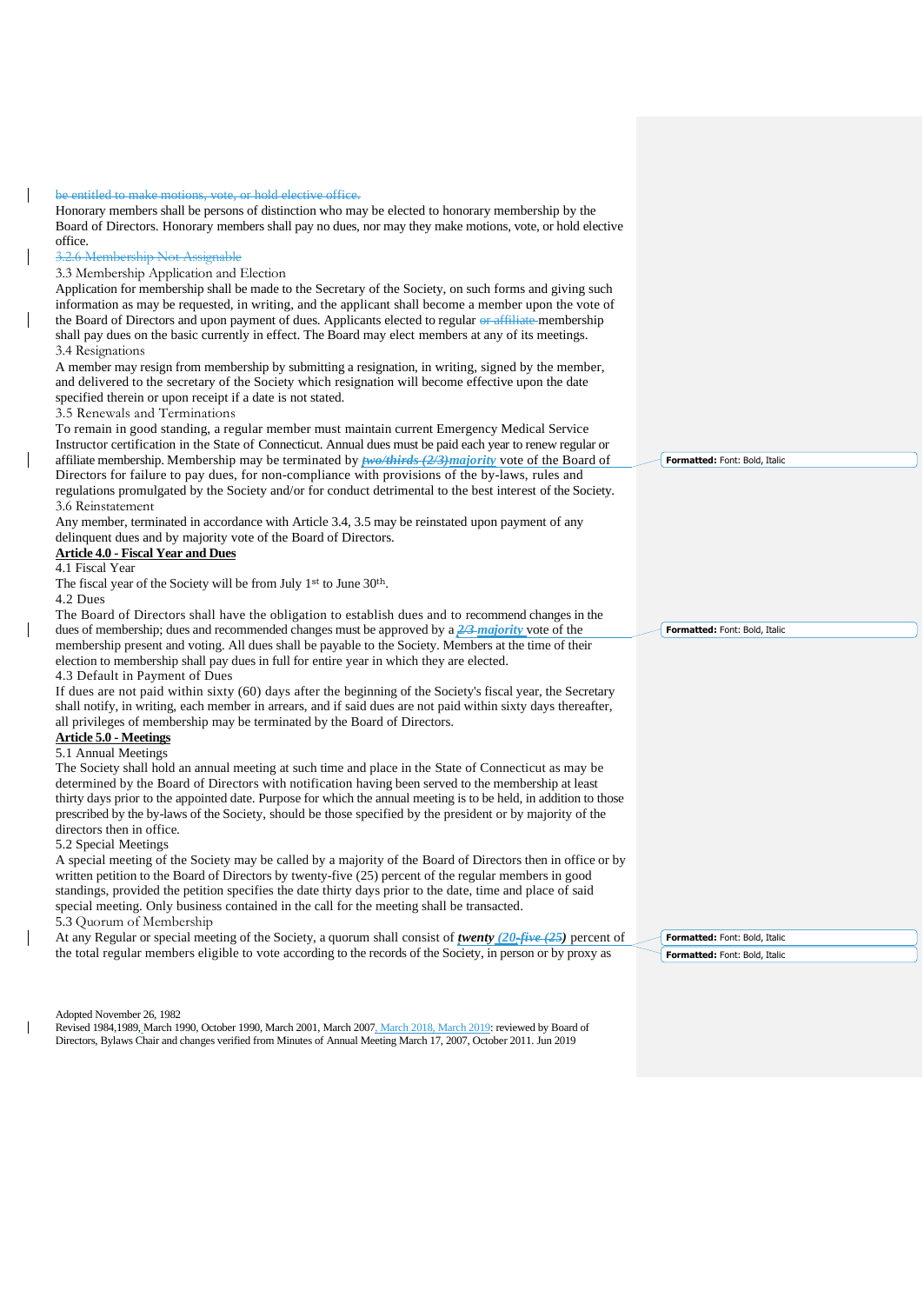authorized in advance by notification to the secretary. Any meeting may be adjourned from time to time by affirmative vote of a majority of the votes cast upon the question, whether or not a quorum is present.

# **Article 6.0 - Board Of Directors**

# 6.1 Composition

The Board of Directors shall consist of two directors from each of the five regions of the State, elected by members of the respective regions. The President of the Society shall also serve as a chairperson of the Board; in addition, Immediate Past President, President-Elect, Secretary and the Treasurer shall be members of the Board.

# 6.2 Term of Office

Directors shall be elected for two (2) years as herein provided, one from each region shall be elected in the even numbered years and the second in the odd numbered years. The director shall serve their terms with the beginning of the adjournment of the meeting at which they were elected and shall continue in office of their term regardless of instructor certification status. Directors shall be limited to two (2) consecutive terms in office. Former Directors may run for re-election after a minimum of one (1) term of absence from being an elected director. Additionally, the Society forbids any type of nepotism among the members of the Board of Directors.

#### 6.3 Quorum

A quorum of the Board of Directors shall consist of *five (5four (4)*) of the members, none represented by proxy.

## 6.3.1 Electronic Voting

An electronic quorum shall be at least one third of the Board members before business can be transacted or motions made or passed. A proxy vote may be obtained by use of the Society's website through use of an electronic mail ballot. The e-mail of a motion must be marked with a (!) high priority marker. Each motion must have a second within 24 hours and for (3) three days electronic mail discussion with the question called or if it is requested to table a vote must be  $\sim$  completed within (3) three days to table. A quorum will be at least one third of the Board members.

#### 6.4 Powers

Except as reserved to members by the by-laws of the Society, the Executive authority of the Society shall be vested in the Board of Directors who shall have charge of the property and management of the Society and may exercise all power of the Society. The Board shall also be empowered to recommend to the membership changes in the offices stated in article 7.0, as they may deem necessary. 6.5 Qualification

Each and every Director shall be, at the time of election, and during tenure of office on the Board of Directors, a regular member of the Society*,* at a minimum*..*

6.6 Office of Emergency Medical Services Representation

A representative from the Education and Training Section of the Office of Emergency Medical Services, as designated by the Director of the Office of Emergency Medical Services will be an ex-officio member of the Board of Directors with no voting rights.

## **Article 7.0 - Officers**

7.1 The officers of the Society shall be: President, Immediate Past-President, President-Elect, Treasurer, and Secretary.

7.2 Term of Office

The term of office of the officers of the Society shall be for two years.

7.3 Election

The officers shall be elected at the Society's Annual meeting, by majority vote of the members present. They shall assume office upon adjournment of the meeting at which they were elected. The President and Treasurer will be elected in even calendar years and the President-elect and Secretary in odd calendar years.

7.4 Duties

Adopted November 26, 1982

Revised 1984,1989, March 1990, October 1990, March 2001, March 2007, March 2018, March 2019: reviewed by Board of Directors, Bylaws Chair and changes verified from Minutes of Annual Meeting March 17, 2007, October 2011. Jun 2019

| <b>Formatted: Font color: Auto</b>                                                          |
|---------------------------------------------------------------------------------------------|
| <b>Formatted:</b> Font: Not Bold, Not Italic, Font color: Auto                              |
| <b>Formatted: Font color: Auto</b>                                                          |
| <b>Formatted:</b> Font: Not Bold, Not Italic, Font color: Auto                              |
| <b>Formatted:</b> Font: (Default) Garamond, 13 pt, Font color:<br>Auto, Condensed by 0.1 pt |
| Formatted: Font: Bold, Italic                                                               |

**Formatted:** Font: Bold, Italic **Formatted:** Font: Bold, Italic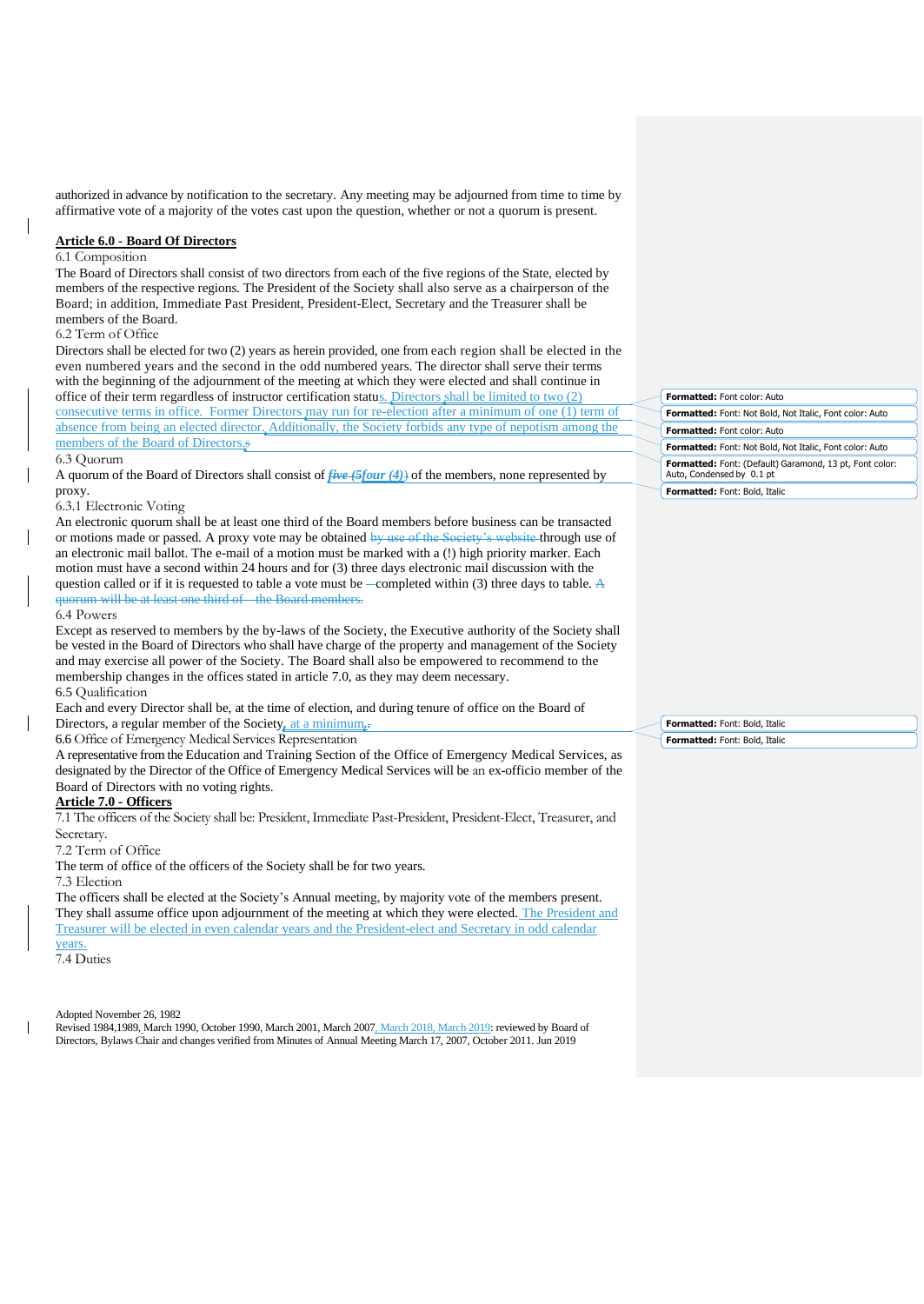The officers of the Society shall perform the duties as stated in these by-laws or duties usually performed by such officers.

## 7.5 President

The President shall be a member ex-officio of all committees and shall have the general duties and powers of supervision and management usually vested in the office of President of the Society. The president shall conduct the routine, day-to-day business of the Society. The President shall also perform other such duties as may be prescribed from time to time by the Board of Directors. The President shall be the Chief Executive Officer of the Society and shall have the general supervision, direction, and control of all affairs of the Society. Except as the Board of Directors shall otherwise authorize, he may execute contracts on behalf of the Society.

# 7.6 President-elect

The President-elect shall be elected by and from the general membership and shall perform the duties and exercise the powers of the President during any absence or disability of the President.

The President-elect shall perform other such duties as may be prescribed from time to time by the Board of Directors. The President-elect shall assume all duties and authorities of the President in the Presidents absence and shall have such power and duties as may be prescribed by the Board of Directors. The President-elect shall assume the office of the President following the expiration of the President's term or in the event of the President's death, resignation, or removal.

#### 7.7 The Immediate Past President

The Immediate Past President shall be eligible to serve for a term of two years immediately following completing office of President. No successor shall be appointed if an immediate Past President is not able to serve. The Immediate Past President shall have such powers and duties prescribed by the Board of Directors, including acting as an advisor and consultant to the members of the Board of directors.

# 7.8 Treasurer

The Treasurer shall be the chief financial officer of the Society and shall, subject to the direction and control of the Board of Directors, have general charge of the financial affairs of the Society and custody of its funds and securities, and shall be repository of valuable papers, including minutes, articles of organization, and other documents and have them available for public inspection as required by law. The Treasurer shall be bonded in such form and sureties in such amounts, as the Board of Directors may require, the premium of which shall be paid by the Society. The Treasurer shall have the power to endorse for deposit or collection all notes, checks, drafts and other obligations or orders for payment of money to the Society and to accept drafts on its behalf and shall have such other duties and powers as may be designated by the Board of Directors or the President. 7.9 Secretary

The Secretary shall attend and keep records of all meetings of the Society and of the Board of Directors and shall be the repository of valuable papers, including minutes, articles of organization, and other documents and have them available for public inspection as required by law. Shall keep a minute book, the articles of organization and attested copy of the by-laws with marginal references to all amendments thereof, and a current list of members with addresses. The secretary shall have such other powers and duties as may be designated from time to time by the Board of Directors or the President.

### **Article 8.0 - Committees**

### 8.1 Establishment

The Board of Directors shall establish the standing committees listed below and may create or discontinue them as the need may indicate, and shall prescribe their duties. The President shall be a member, ex-officio, with power to vote, of all committees appointed by the Board of Directors, except the nominating committee. 8.2 Standing Committees

The standing committees of the Society shall be: Membership, Education and Training, Public Information, Program and Nominating.

### 8.3 Council of Advisors

The Board of Directors may appoint a Council of Advisors, not to exceed ten persons, to serve in an

#### Adopted November 26, 1982

Revised 1984,1989, March 1990, October 1990, March 2001, March 2007, March 2018, March 2019: reviewed by Board of Directors, Bylaws Chair and changes verified from Minutes of Annual Meeting March 17, 2007, October 2011. Jun 2019

**Formatted:** Font color: Blue